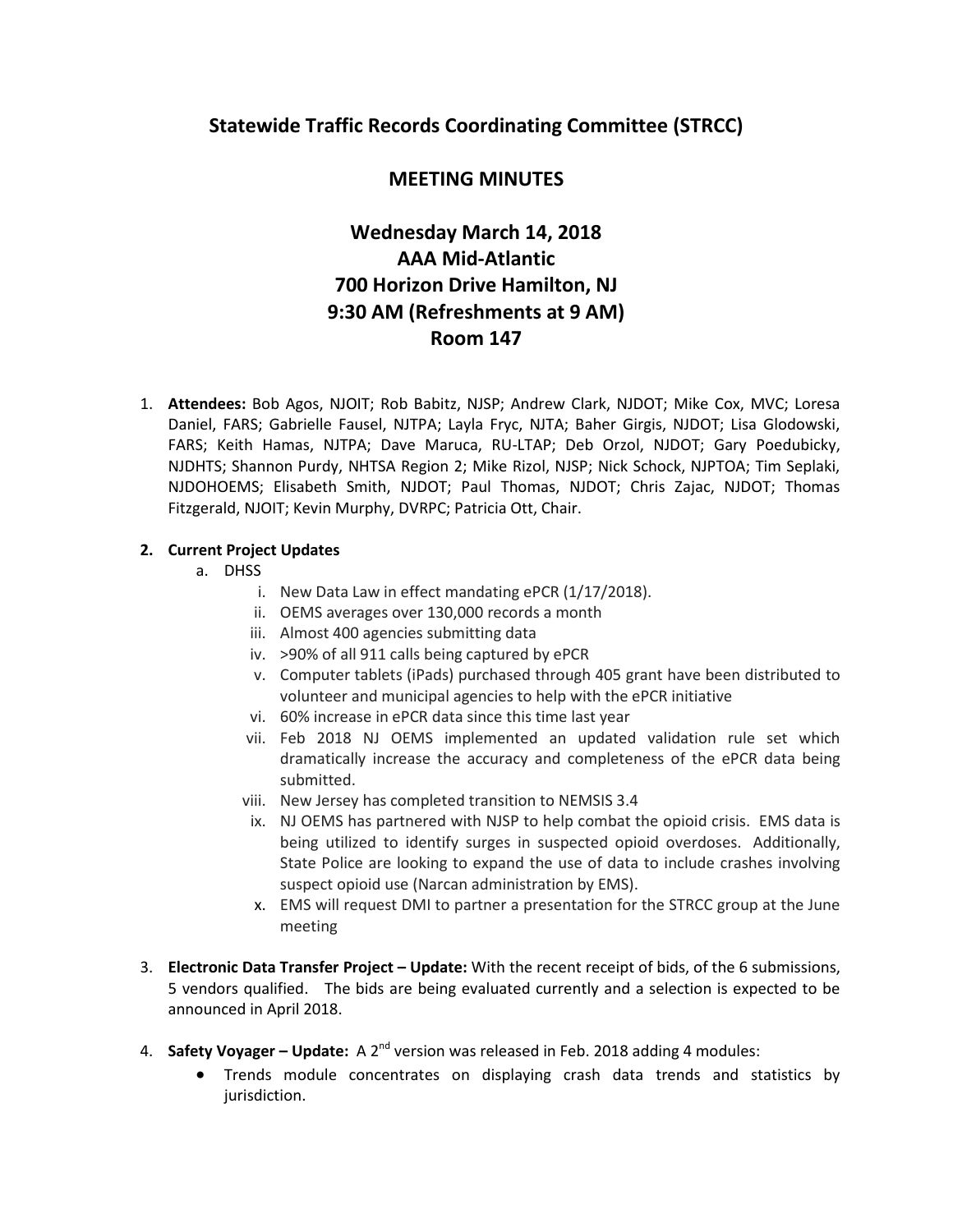- Emphasis Areas enables to view crash data aggregated and juxtaposed by areas of interest.
- Reports module generates a crash attribute report that compares a jurisdiction against statewide crash data.
- Safety Calendar enables to view crash data aggregated by the Highway Traffic Safety themes.

There are no concrete plans what the future releases will contain. However, we plan to have the next major release ready for July 30, 2018 and second one for December 19, 2018.

5. **Driverless Cars and Crash Records, Are We Ready?** Paul Thomas started the discussion by asking what needs to be done to the NJTR-1 Crash Form for NJ to be ready to collect data on autonomous vehicles. As of now, the NJTR-1 does not contain any information regarding driverless vehicles according to the latest MMUCC mapping results.

Side Note: the current NJTR-1 does contain a field for a vehicle in motion (unmanned) but the intent of this field was not for driverless vehicles.

There are no current discussions or proposed legislation to enhance motor vehicle law in NJ to accommodate driverless vehicles. The NJDOT does have a "Connected and Autonomous Vehicle Working Group"; Andrew Clark is a member and will provide updates as needed. Shannon Purdy will provide updates from NHTSA at the June meeting. It was suggested that this issue become a regular meeting agenda item.

**6. Update of the Strategic Plan:** Surveys went out to the data system owners and Pat is awaiting the return of those; she is scheduling data user interviews now. When complete the subcommittee will be provided a summary of the survey results to begin to formulating potential projects for the strategic plan.

### **7. Open Discussion - Agency Highlights**

- a. Traffic Records Forum, Aug.  $12-15$ <sup>th</sup>, Milwaukee Wisconsin <http://www.trafficrecordsforum.org/>
- b. MMUCC 5<sup>th</sup> Statewide Mapping Final Report: the final report was received from the consultant; **attached** is a one-pager on NJ's compliance with MMUCC.
- c. ANSI D.16-2017 Manual on Classification of Motor Vehicle Traffic Crashes: ATSIP published the update to the Manual; **attached** for your use.
- d. Freight Services Dashboard: **Attached** showing NJ's overall State rating for data quality.
- e. NJDOT Safe Corridor Program: Paul Thomas asked whether a safe corridor can be added to the existing program; yes it can at the Commissioner's discretion (a request has been made for Rt. 130 in Burlington County to be designated); the NJDOT will be performing a Road Safety Audit along the corridor in on March  $26<sup>th</sup>$  which will identify deficiencies and areas of improvement. The DVRPC will be participating and is wrapping-up a crash trend analysis of US 130 with a spring publishing planned.